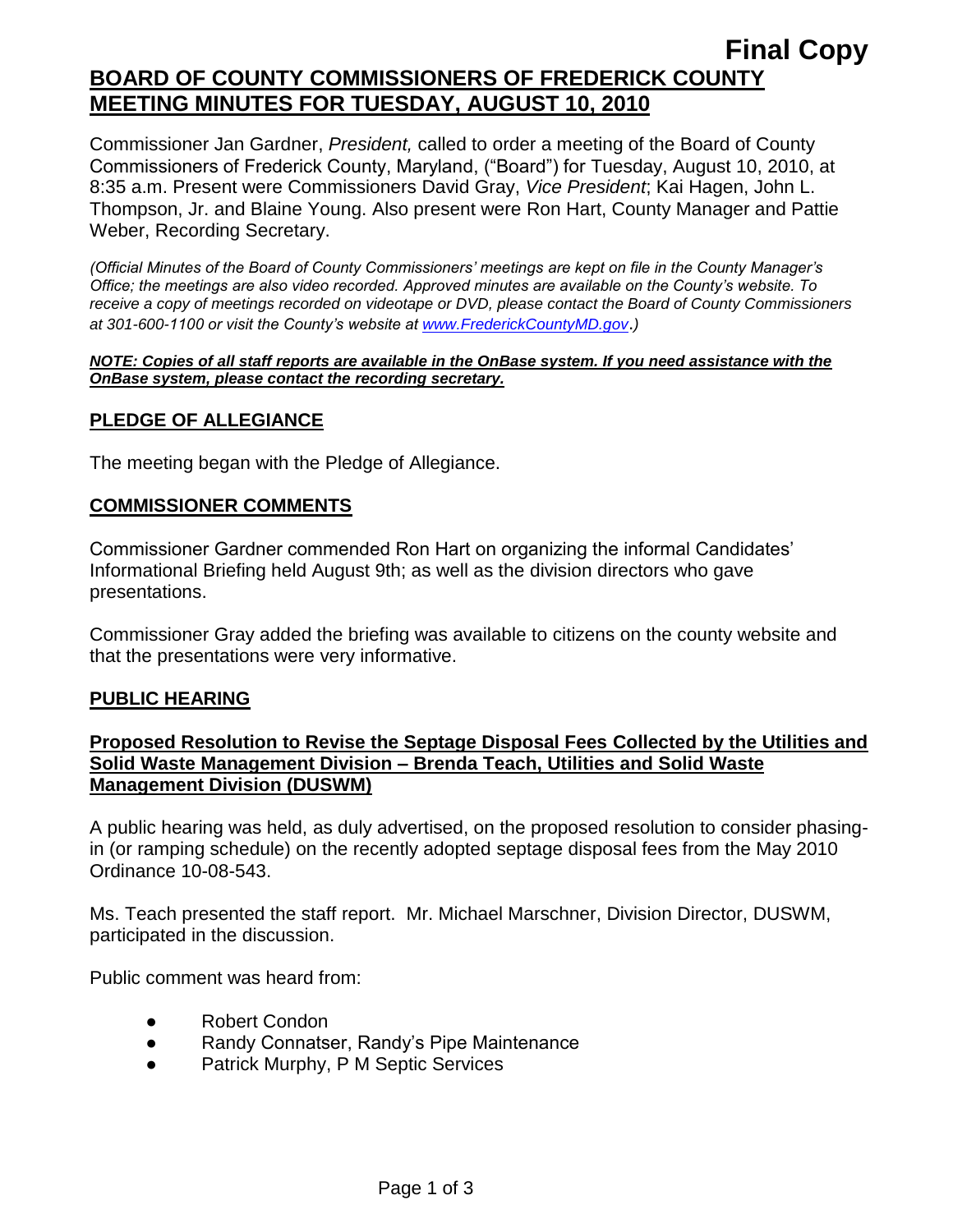Commissioner Thompson moved to leave the existing decision in place that resolved to charge \$35/ton effective September 1, 2010, and take no action on the ramping schedule. Commissioner Gardner seconded the motion that passed 4-1 with Commissioner Gray opposed.

# **WORKSESSION**

# **Appointments/Reappointments to Boards/Commissions and Committees - Joyce Grossnickle, Office of the County Manager**

# Social Services Board

Commissioner Thompson commented on the reason the Social Services Board gave for not recommending Mr. Craig Tyler to serve as a member, given the fact there were six vacancies and four applicants.

Ms. Grossnickle indicated that of the three boards/commissions Mr. Tyler applied for (Affordable Housing Council, Local Management Board and Social Services Board), he was recently appointed to the Affordable Housing Council.

The Board stated Mr. Tyler should be contacted to see if he was still interested in serving on more than one board/commission.

There were no public comments.

Commissioner Hagen moved to approve the reappointment of Mr. Robert Myklebust to serve a three-year term to expire June 30, 2013; to appoint Mr. David Pearce to fill an unexpired term to expire June 30, 2013; and to appoint Ms. Jane Pearce to fill an unexpired term to expire June 30, 2011; and for staff to inquire if Mr. Tyler was still interested in serving on more than one board/commission. Commissioner Young seconded the motion that passed 5-0.

# Solid Waste Advisory Committee

Public comments were heard from:

- David Dunn, Committee Chairperson
- Michael Marschner
- Rolan Clark
- Caroline Eader

Commissioner Young moved to approve the appointment Mr. Dan Locke to fill an unexpired term to expire June 30, 2013. Commissioner Gray seconded the motion that passed 4-1 with Commissioner Hagen opposed.